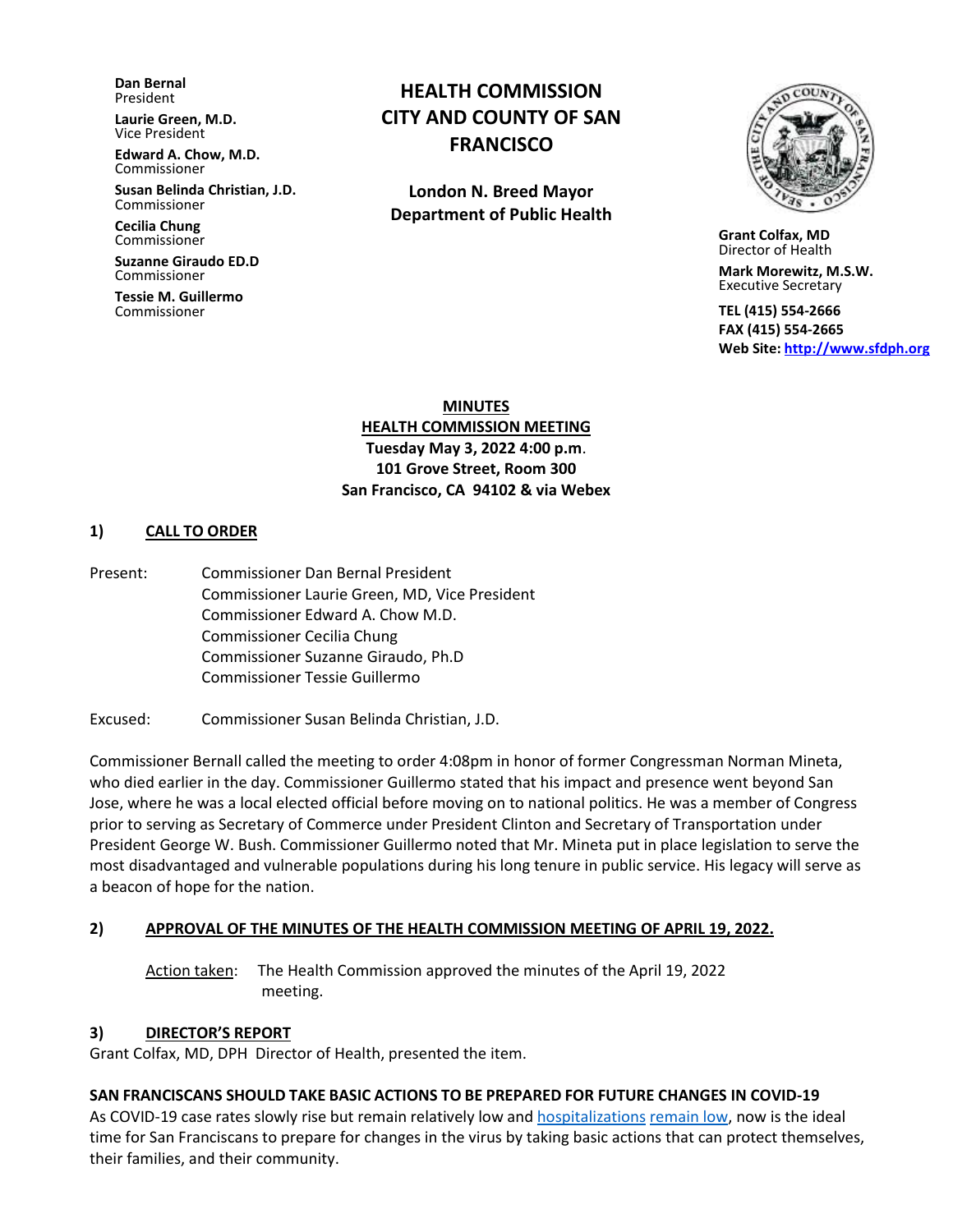The San Francisco Department of Public Health (SFDPH) urges people to be [ready for](https://sf.gov/be-covid-ready) COVID:

- Stay up to date on your vaccinations including the primary series and boosters, when eligible
- Know how to reach a doctor, especially if you are at high risk for severe illness.
- Keep a supply of rapid COVID-19 over-the-counter antigen test kits on hand.
- Keep masks handy with well-fitted N95/KN95s, or cloth over surgical masks.
- Plan ahead for a possible infection. You may need an isolation plan, a child-care plan, or a work plan.
- Stay informed with trusted sources of information, such as: [SF.gov/covid](https://sf.gov/topics/coronavirus-covid-19)

New tools to fight the virus, like COVID-19 [medicines,](https://sf.gov/news/san-franciscans-who-test-positive-covid-19-and-are-high-risk-severe-illness-are-eligible-covid) are available for people at high risk for severe illness but must be taken very soon after infection and need a prescription.

San Franciscans without health insurance or a doctor can access medical care and resources for COVID-19 through the [San Francisco Health Network](https://sfhealthnetwork.org/) and community partners. To address health inequities, SFDPH is targeting COVID-19 resources toward highly impacted communities and where test positivity rates are higher, including vaccination and testing sites and distribution of masks and over-the-counter test kits, among other efforts. San Francisco has one of the highest vaccination rates in the country, with 84% of the total population vaccinated and 74 % of eligible people 12 and older boosted – demonstrating that our communities can take simple steps to build our City's resilience to the virus.

For general information about San Francisco's COVID resources, visit: [SF.gov/covid.](https://sf.gov/topics/coronavirus-covid-19) Or call the City's COVID Resource Center (CRC) at: 628-652-2700.

To learn more about how to prepare for COVID, go to: [SF.gov/be-covid-ready](https://sf.gov/be-covid-ready)

#### **100 DAYS OF TLC**

On Wednesday, April 28<sup>th</sup>, DPH celebrated 100 days of the TLC. On January 18, during the last COVID-19 surge, a DPH team, under the Department of Emergency Management's leadership and working in concert other City departments, quickly and ably responded to another emergency declaration, this time about the crisis of overdoses in the Tenderloin. Together, we opened the Tenderloin Linkage Center.

Almost overnight, the "TLC" went from an empty office building on Market Street to a safe, welcoming space for many of the most vulnerable people in San Francisco. TLC staff and provider partners have reversed 67 overdoses at the TLC, and people picking up naloxone from the TLC have used hundreds of doses in the community. Every day, the TLC is saving lives.

As of the week of April 25<sup>th</sup>, the TLC is surpassing 35,000 visits, many of them repeat visitors, and is averaging more than 400 people per day, 7 days a week. Last week the center had a day with 500 visitors. More information on the progress can b[e found here.](https://t.e2ma.net/click/g75xkd/4l1ue9h/s00ail)

Clearly, the TLC has become is a popular spot where people are getting their needs met. People report feeling a sense of safety, restored dignity, stability, acceptance, privacy from the public view, and hope for the future. This lays the foundation for future changes in their lives.

We celebrated Day 100 with a name change to *Tenderloin Center*, reflecting the wide variety of services that the TLC provides, and what people come for—that is, helping put people on a path toward wellness.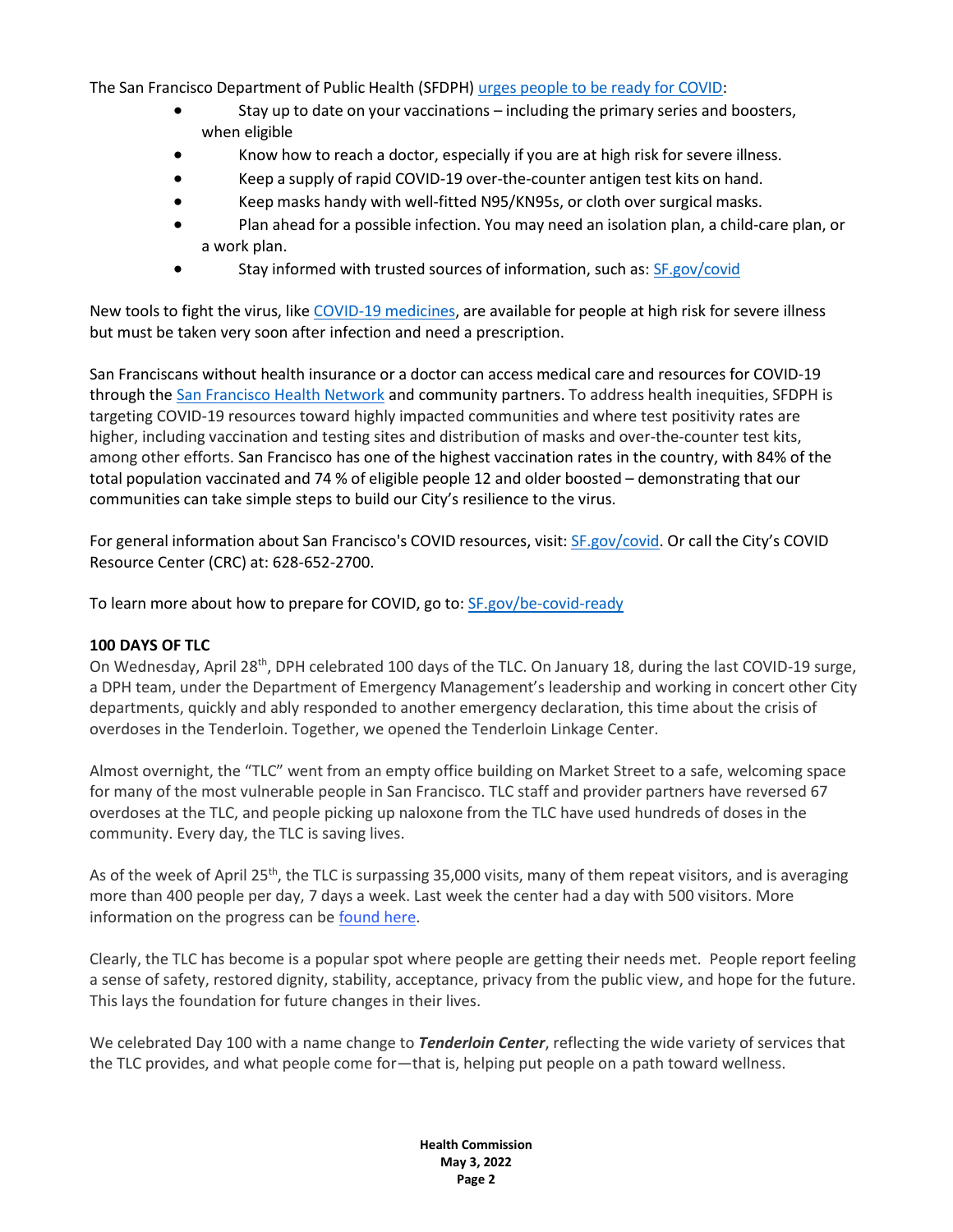## **DPH AT THE 2022 BAY AREA SCIENCE FESTIVAL**

DPH's Environmental Health Branch (EHB) has a history of introducing young people to the field of environmental health through participating in internship programs like Youth Works, FACES and Opportunities for All. On April 24<sup>th</sup>, EHB staff participated in the 2022 Bay Area Science Festival at Oracle Park. Staff worked with members of the Department of Homeland Security and SF Unified School District to developed an online science scavenger hunt competition for SF high school students. The challenge began with 50 persons attending a Zoom webinar lead by a Homeland Security forensic scientist about the work that goes into authenticating honey. Over 90 students signed up to participate in this scavenger hunt where they were provided 20 questions about Honey Authentication and submitted their answers online. This competition was one of the activities leading up to and tying in with the 2022 Bay Area Science Festival. Over 500 people came by the EHB booth to taste-test and see if they could tell difference between real vs. fake honey. EHB staff participating were Celina Ayala, Cynthia Melgoza, Janine Young, Jewel Jo and Seretha Brewer. Thank you for their engagement with our city's future scientists!

# **LAGUNA HONDA HOSPITAL AND REHABILITATION CENTER**

Despite significant improvements and efforts to comply with federal and state regulators, the Centers for Medicare and Medicaid Services recently terminated Laguna Honda's participation in the Medicare and Medicaid program. Participation in this program is how we fund the majority of Laguna Honda patient care.

We have initiated several strategies to ensure Laguna Honda is recertified in the Medicare and Medicaid program, including launching an Incident Command structure; deploying additional staff to Laguna Honda; and retaining outside experts who will help us successfully guide the hospital through the recertification process. We are confident that these strategies and the team we have put together will see Laguna Honda through this current challenge and that the hospital will come out stronger than ever.

## **DPH [in the News](https://news.google.com/search?q=san%20francisco%20department%20of%20public%20health%20when%3A14d&hl=en-US&gl=US&ceid=US%3Aen)**

## Commissioner Comments**:**

Commissioner Giraudo congratulated the DPH for participating in the Bay Area Science Festival, noting that the participant feedback was positive.

## **4) COVID-19 UPDATE**

Grant Colfax, MD, DPH Director of Health, presented the item.

## Commissioner Comments**:**

Commissioner Chow asked if the 47 individuals diagnosed with COVID-19 in the hospital were admitted for COVID-19 or admitted for other issues and were diagnosed with COVID-19 while hospitalized. Director Colfax stated that the DPH does not break down the data at that granular level. He noted that the 47 individuals hospitalized represents a combination of those admitted for COVID-19 and those who tested positive once admitted. He added that the DPH continues to closely monitor the number of COVID-19 patients in the ICU.

## **5) GENERAL PUBLIC COMMENT**

There was no general public comment.

## **6) RESOLUTION HONORING ASIAN AND PACIFIC ISLANDER HERITAGE MONTH**

Toni Rucker, Ph.D, Office of Health Equity Manager, introduced the item.

## Public Comment:

Angelica Cabande, South of Market Community Action Network (SOM CAN), noted the importance of acknowledging Asian and Pacific Islander Heritage Month, and requested that the SOM CAN be invited report on Filipino health issues in San Francisco at a future Health Commission meeting.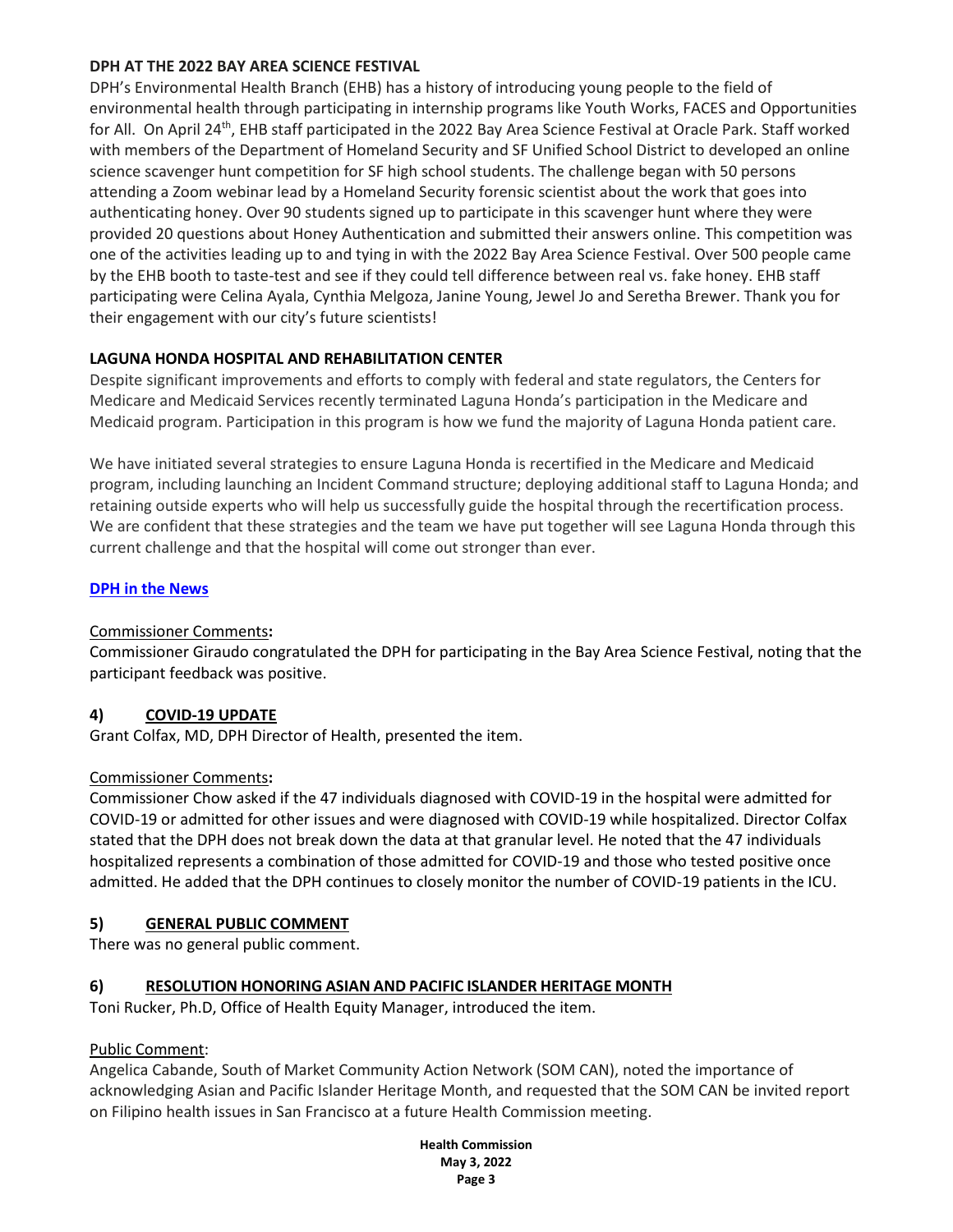## Commissioner Comments**:**

Commissioner Bernal stated that many members of the DPH staff, from frontline workers to senior leadership, are from Asian and Pacific Islander heritage. He thanked all these staff for their many contributions to the health and wellbeing of all San Franciscans. He also offered a friendly amendment to the resolution to include the following:

(6) Norman Y. Mineta, the first Asian-American member of a Presidential cabinet, serving under as Secretary of Commerce under President Bill Clinton, and as Secretary of Transportation, under President George W. Bush.

Director Colfax recognized the incredible contributions of Asian and Pacific Islanders in the DPH system and expressed gratitude for these staff and the Asian and Pacific Islander communities in San Francisco.

Action Taken: The Health Commission unanimously approved the amended resolution. (See attachment A)

## **7) RESOLUTION MAKING FINDINGS TO ALLOW TELECONFERENCED MEETINGS UNDER CALIFORNIA GOVERNMENT CODE SECTION 54953(e)**

Mark Morewitz, Health Commission Executive Secretary, introduced the item.

Action Taken: The Health Commission unanimously approved the resolution. (See Attachment B)

## **8) VISION ZERO SF UPDATE**

Seth Pardo, Ph.D, Director for Data Science, Population Health Division, presented the item.

#### Commissioner Comments**:**

Commissioner Chow asked if the data shows that Vision Zero initiatives are making a difference and asked for more information about possible measures to improve street safety in San Francisco. Jamie Parks from the SF MTA, stated that speed safety and congestion pricing, two strategies likely the most effective tools currently available to reduce traffic accidents and deaths in the City, have been studied in San Francisco for almost a decade but have not been implemented. He added that many streets have been redesigned to impact traffic safety for pedestrians and bicyclists.

Commissioner Chow asked if the speed limits are lowered but cameras are not installed, whether the change in speed limits will difficult to enforce. Mr. Parks stated that there is an evaluation program that assists with determining what is effective in San Francisco. Evaluation of "No Turn" on red and slower speed limits in the Tenderloin showed these were effective measures.

Commissioner Chow asked the status of efforts to make Stockton Street safer after the current construction is completed. Mr. Parks stated that implementing new four-way pedestrian walkways in that area, along with other innovations, is planned.

Commissioner Giraudo asked for information regarding safety statistics on autonomous vehicles. Dr. Pardo stated that he can share that data with the Commission as it becomes available.

Commissioner Chung asked if there is data regarding the times of day that most traffic fatalities occur. Dr. Pardo stated that 6pm through midnight is the time in which most traffic fatalities in San Francisco occur.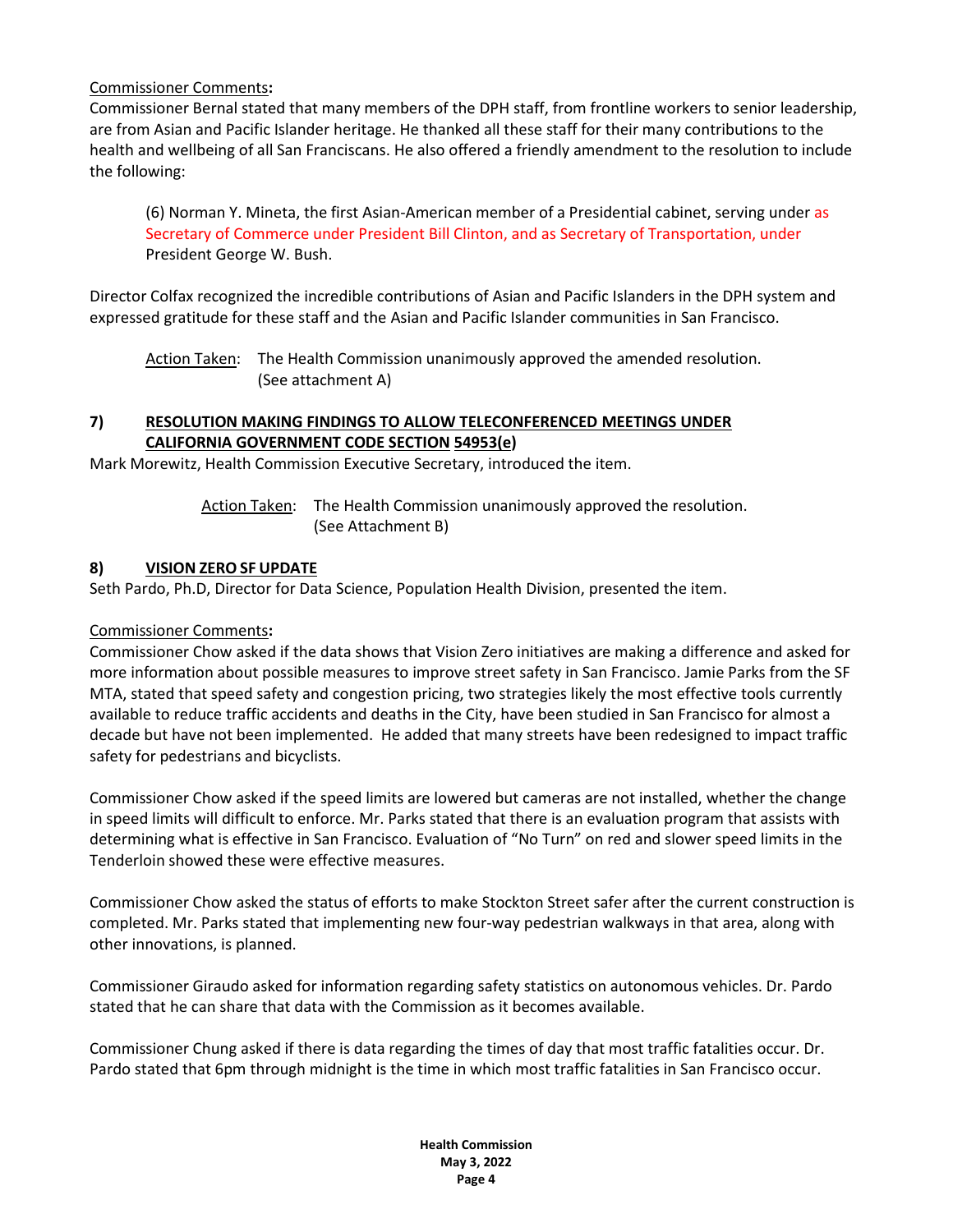## **9) FINANCE AND PLANNING COMMITTEE UPDATE**

Commissioner Chung, Chair, stated that the Committee reviewed the Contracts Report and new contract request, and recommended that the full Health Commission approved both items. She also stated that the Committee discussed a representation on "DPH Usage of Grant Agreements and Proposed Solicitation Waiver Process," which will be presented to the full Health Commission at its May 17, 2022 meeting with a recommendation for approval. This new process could reduce the time it takes to contract with serviceproviders when sole source contracts are needed.

## Commissioner Comments:

Commissioner Chow noted that if the Health Commission approves the DPH use of grant agreements and proposed solicitation waiver process, he will request that the DPH provide an annual report to the Commission of these grants so the Commission may monitor the process.

## **10) CONSENT CALENDAR**

Action Taken: The Health Commission unanimously approved the following:

## ▪ **MAY 2022 CONTRACTS REPORT**

▪ **REQUEST FOR APPROVAL OF A RETROACTIVE NEW CONTRACT WITH DOLORES STREET COMMUNITY SERVICES, IN THE AMOUNT OF \$888,541 WHICH INCLUDES A 12% CONTINGENCY, TO PROVIDE HEALTH AND WELLNESS SERVICES IN SUPPORT OF THE COVID-19 RESPONSE IN THE CITY AND COUNTY OF SAN FRANCISCO. THIS REQUEST HAS AN INITIAL TERM OF JULY 1, 2021 THROUGH JUNE 30, 2023 (2 YEARS).**

## **11) OTHER BUSINESS:**

This topic was not discussed.

## **12) JOINT CONFERENCE COMMITTEE AND OTHER COMMITTEE REPORTS**

Commissioner Green chaired the April 26, 2022 ZSFG meeting, and noted that the committee reviewed the Regulatory Affairs Report, including a plan of correction monitoring success in notification of primary care physicians when their patients are admitted to ZSFG, and the plan to improve interpreter use documentation.

The committee also discussed the Quality True North goals. The team emphasized the importance of unifying quality efforts in both outpatient and inpatient settings and identified 5 key operational metrics: ambulance diversion rates, bed cleaning turnaround time in med-surg-critical care, lower level of care patient days, best use of surgical block time, and wait less than 21 days for new patient visit in the outpatient specialty care clinics. Reach goals had been set, and progress toward them was achieved in all areas except clinic wait times. Achievements in these metrics should also improve future CMS star ratings.

The CEO report highlighted that ZSFG was honored as LGBTQ+ healthcare equity leader by the Human Rights Campaign Foundation, receiving a 100% ratings score for equity, compassion, and respect. The committee discussed staffing shortages' effect on bed availability, the challenges of discharging patients in the absence of locked psychiatric unit, skilled nursing, and other lower level of care beds.

During the Human Resources report, the committee heard that nurses are currently in training to fill emergency room vacancies, with a series of training programs in place to replenish ED staffing. Behavior health jobs are also being filled, with an adequate applicant pool to complete the final 100 openings.

During the Med Exec report, the committee approved new qualifications and privileges for adult allergy/immunology physicians in order to bring a full time specialist on site. In the closed session, the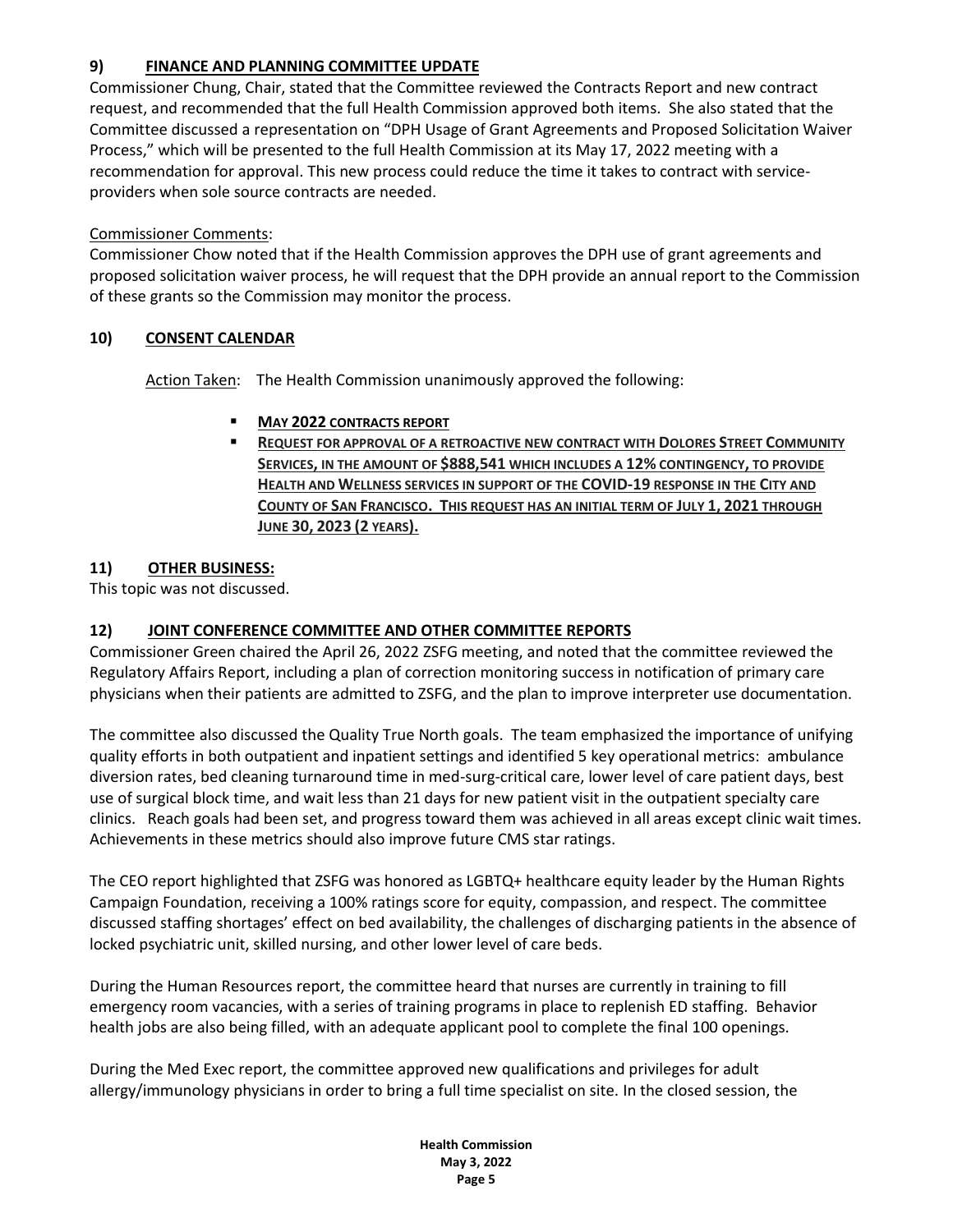committee approved the Staff Credentialing Report, PIPS Minutes report, and reviewed the achievements at the urgent care clinics, pharmacy initiatives, and equity work at the Family Health Center.

#### **13) CLOSED SESSION**

- A) Public comments on all matters pertaining to the Closed Session. (San Francisco Administrative Code Section 67.15).
- B) Vote on whether to hold a Closed Session. (Action Item)
- C) Closed Session Pursuant to Evidence Code Sections 1156, 1156.1, 1157, 1157.5, 1157.6, and 1157.7; Health and Safety Code Section 1461; San Francisco Administrative Code Sections 67.5, 67.8, 67.8-1, and 67.10; and California Constitution, Article I, Section 1.

#### **LAGUNA HONDA HOSPITAL AND REHABILITATION CENTER QUALITY UPDATE REGARDING RECENT REGULATORY SURVEY ACTIVITY**

#### **RECONVENE IN OPEN SESSION**

- 1. Discussion and Vote to elect whether to disclose any portion of the closed session discussion that is not confidential under Federal or State law, The Charter, or Non-Waivable Privilege (San Francisco Administrative Code Section 67.12(a).) (Action item)
- 2. Possible report on action taken in closed session (Government Code Sections 54957.1(a) and 54957.7(b) and San Francisco Administrative Code Section 67.12(b).

#### **14) POSSIBLE DISCLOSURE OF CLOSED SESSION INFORMATION**

Action Taken: The Health Commission unanimously voted to not disclose discussions held in closed session.

#### **15) ADJOURNMENT**

The meeting was adjourned at 7:22pm.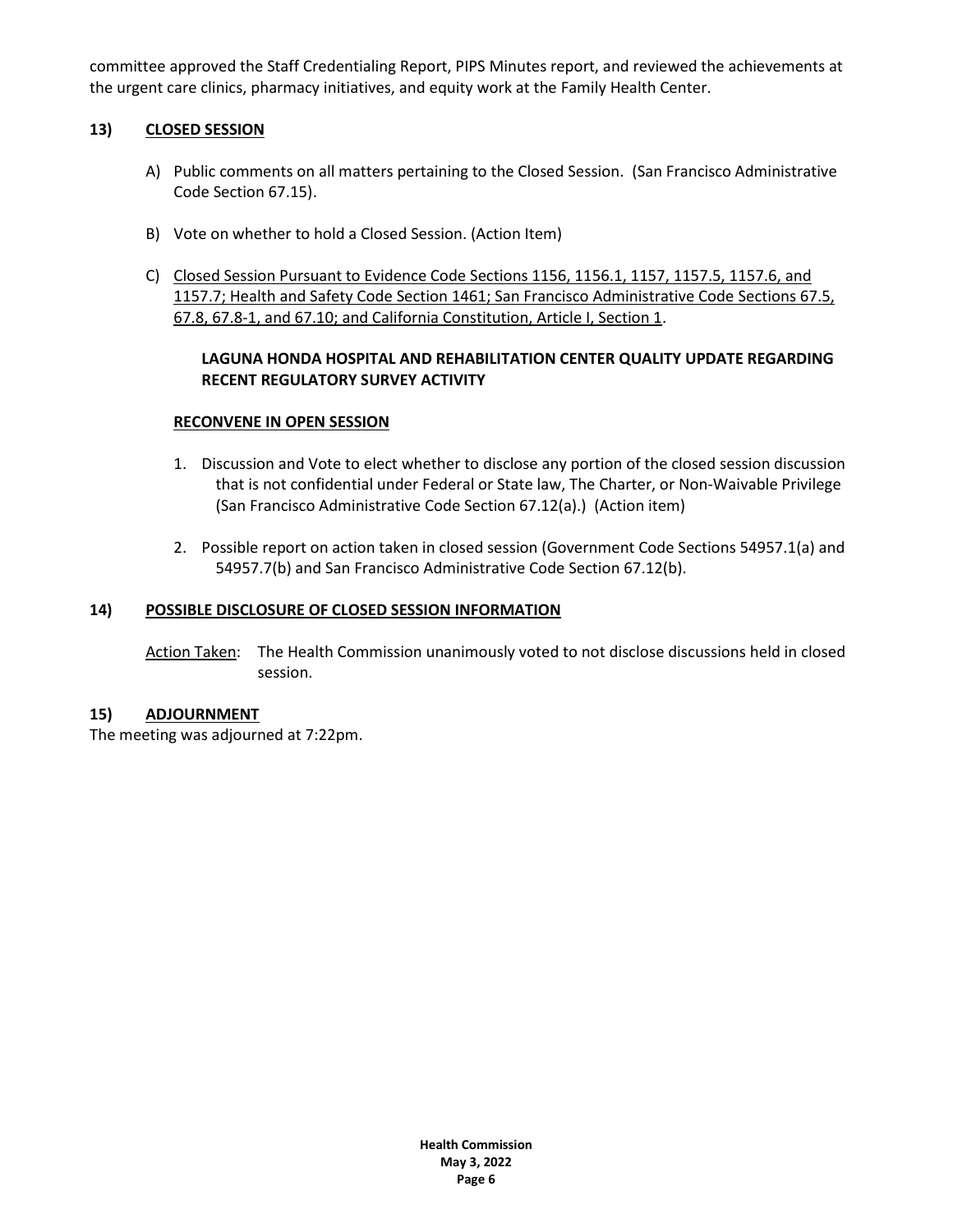## **HEALTH COMMISSION CITY AND COUNTY OF SAN FRANCISCO Resolution No. 22-14**

#### **Honoring Asian and Pacific Islander Heritage Month**

WHEREAS, Asian/Pacific American Heritage Month is an important time to celebrate the significant contributions of Asian Americans and Pacific Islanders to the history of the United States; and

WHEREAS the people of the United States join together each May to pay tribute to the contributions of generations of Asian Americans and Pacific Islanders who have enriched the history of the United States; and

WHEREAS the history of Asian Americans and Pacific Islanders in the United States is inextricably tied to the story of the United States; and

WHEREAS the Asian-American and Pacific Islander community is an inherently diverse population, composed of **more than** many distinct ethnicities and language dialects; and

WHEREAS, according to the Bureau of the Census, the Asian-American population grew faster than any other racial or ethnic group over the last decade, surging nearly 72 percent between 2000 and 2015; and

WHEREAS the month of May was selected for Asian/Pacific American Heritage Month because the first Japanese immigrants arrived in the United States on May 7, 1843, and the first transcontinental railroad was completed on May 10, 1869, with substantial contributions from Chinese immigrants; and

WHEREAS section 102 of title 36, United States Code, officially designates May as Asian and Pacific American Heritage Month, and requests the President to issue an annual proclamation calling on the people of the United States to observe the month with appropriate programs, ceremonies, and activities; and

WHEREAS 2022 marks several important milestones for the Asian-American and Pacific Islander community, including—

- (1) The Chinese Exclusion Act, passed in 1882, was the first United States law to prevent members of a specific ethnic or national group from immigrating to this country.
- (2) The repeal of the Chinese Exclusion Act was passed in 1943, which occurred at the same time as the passage of the Magnuson Act, which permitted a quota of 105 Chinese immigrants annually.
- (3) The passage of the Immigration Act of 1965 eliminated the national origins quota systems.
- (4) The Immigration Act of 1990 provided the most comprehensive change in legal immigration since 1965. The act established a "flexible" worldwide cap on family-based, employment-based, and diversity immigrant visas.
- (5) In 2011-2012, The House of Representatives and the Senate condemned the Chinese Exclusion Act and affirmed a commitment to preserve civil rights and constitutional protections for all people.
- (6) The 46th anniversary of Presidential Proclamation 4417, dated February 19, 1976, in which President Gerald Ford formally condemned the incarceration of United States citizens and lawful permanent residents of Japanese ancestry during World War II.
- (7) The 67th anniversary of the election to the House of Representatives of Dalip Singh Saund, the first Asian American, first Indian American, and first Sikh American elected to Congress.
- (8) The 76th anniversary of the passage of the amendments made by the Act of July 2, 1946 (commonly known as the "Luce–Cellar Act of 1946"), which allowed individuals from the Philippines and India to immigrate to the United States and become naturalized United States citizens.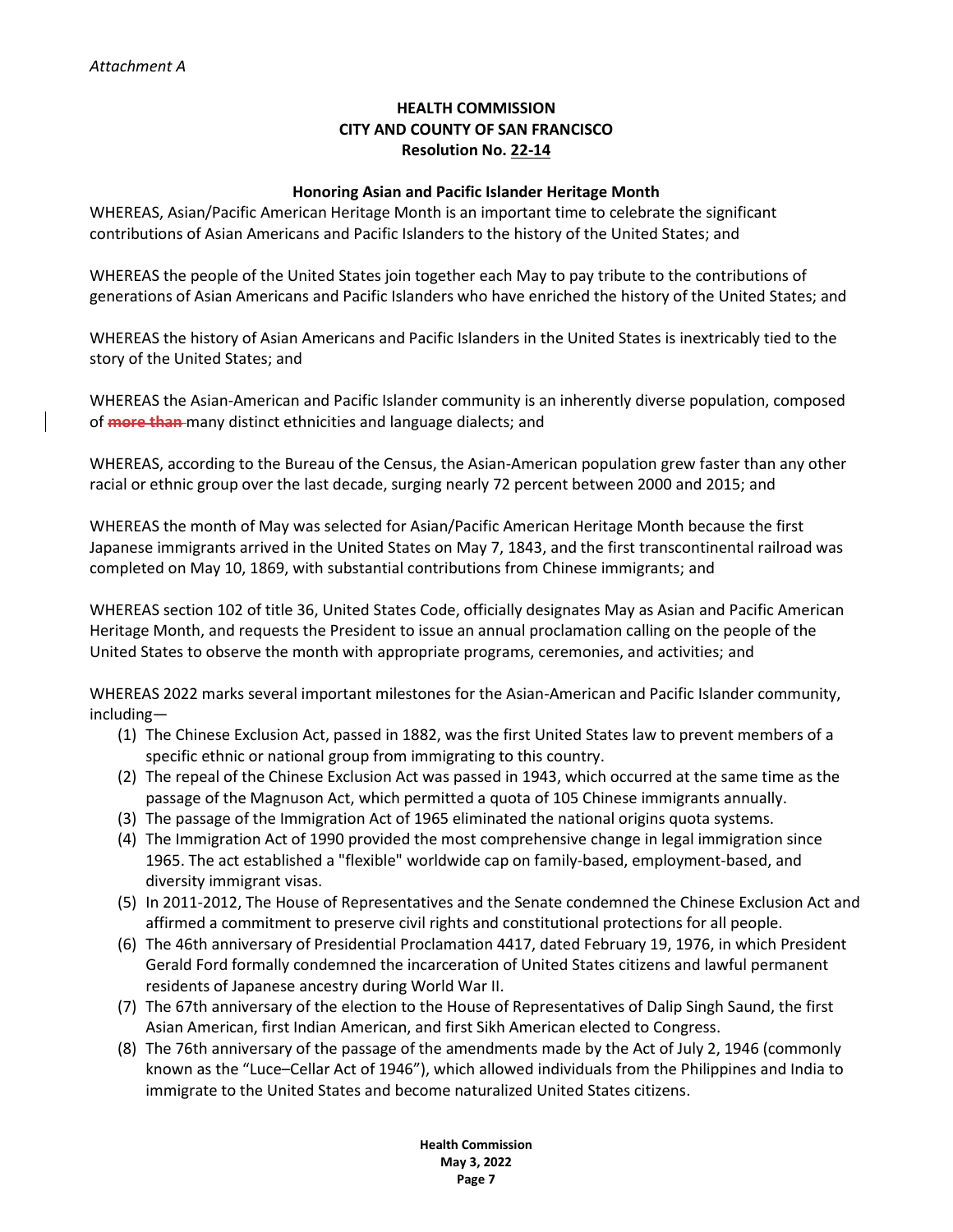- (9) The 76th anniversary of the passage of the First Supplemental Surplus Appropriation Rescission Act, 1946 and the Second Supplemental Surplus Appropriation Rescission Act, 1946;, which stripped military benefits from Filipino World War II veterans in the service of the United States Armed Forces.
- (10)The 101th anniversary of the first premier in a United States film featuring an Asian-American woman, Anna May Wong, in "Bits of Life." and
- (11)the 121th anniversary of the arrival of Peter Ryu, the first Korean immigrant in the United States.

WHEREAS Asian Americans and Pacific Islanders have made significant contributions to the United States at all levels of the Federal Government and in the United States Armed Forces, including—

- (1) Daniel K. Inouye, a Medal of Honor and Presidential Medal of Freedom recipient, was elected the United States Senate in 1962. As President pro tempore of the Senate, he was the highest-ranking Asian-American government official in the history of the United States.
- (2) Dalip Singh Saund, the first Asian-American member of Congress, elected in 1955.
- (3) Patsy T. Mink, the first woman of color and Asian-American woman to be elected to Congress in 1965.
- (4) Hiram L. Fong, the first Asian-American Senator, elected in 1959.
- (5) Daniel K. Akaka, the first Senator of Native Hawaiian ancestry, elected in 1990.
- (6) Norman Y. Mineta, the first Asian-American member of a Presidential cabinet, serving as Secretary of Commerce under President Bill Clinton, and as Secretary of Transportation, under President George W. Bush.
- (7) Edwin Mah Lee, the first Asian American to serve as Mayor of San Francisco, beginning his tenure in 2011.
- (8) Elaine L. Chao, the first Asian-American woman member of a Presidential cabinet, serving In the George W. Bush and Donald Trump administrations.
- (9) Kamala D. Harris, the first woman and the first Asian American to hold the Office of the Vice President, elected in 2020.

WHEREAS Asian Americans and Pacific Islanders have made significant contributions to medical and public health fields, including:

- 1) Holt Cheng, MD, for becoming the first Chinese American male physician to earn a California medical license in 1904.
- 2) Margaret Chung, MD, for becoming the first American-born Chinese female physician to earn a California medical license in 1916.
- 3) Katherine Luzuriaga, MD, for her breakthrough in "functionally curing" newborns of AIDS. Dr. Luzuriaga is a Filipino American physician and pediatric immunologist who was [named](https://blog.abim.org/notable-asianpacific-american-physicians-in-u-s-history/#:~:text=%20Notable%20Asian%2FPacific%20American%20Physicians%20in%20U.S.%20History,was%20a%20gynecologist%20and%20obstetrician%20in...%20More%20) one of Time Magazine 100 most influential people in the world in 2013.
- 4) Derald Sue, PhD, and Stanley Sue, PhD, two Chinese American brothers, for their contributions to ethnic minority psychology. Dr. Derald Sue is best known for his work on multicultural counseling and racial microaggression, and Dr. Stanley Sue is best known for his work on cultural competence in psychotherapy with Asian Americans and ethnic minorities.
- 5) Marjorie Mau, MD, for being the first Native Hawaiian to earn the title of "master" physician by the American College of Physicians. Dr. Mau conducted [groundbreaking](https://www.hawaii.edu/news/2016/05/10/marjorie-mau-first-native-hawaiian-woman-ranked-master-physician/) research in metabolic disorders among Native Hawaiians and Pacific Islanders in 2012.
- 6) David Ho, MD, Taiwanese American, for pioneering treatment of HIV/AIDS. He was named Time Magazine's "Man of the Year" in 1996 for his research proving that HIV replicates immediately when entering a patient's bloodstream.
- 7) Haing Ngor, MD, a Cambodian gynecologist and obstetrician, for his role in helping refugees and advocating for justice in Cambodia. He also portrayed Cambodian journalist Dith Pran in the 1984 film "The Killing Fields."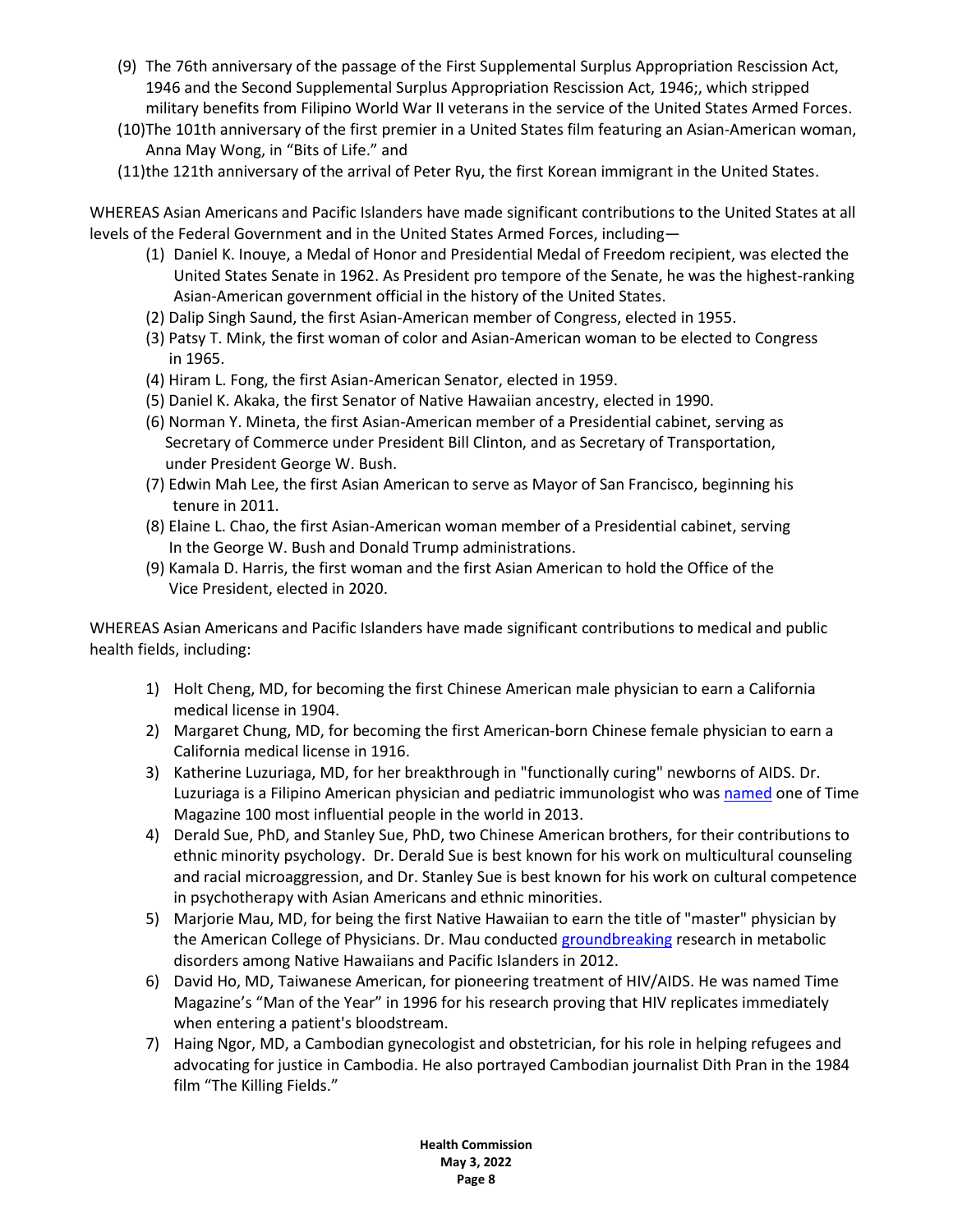- 8) Abraham Verghese, MD, an Indian American physician, for advocating for the importance of empathy in physician-patient relationships. He worked with young AIDS patients at a time when little could be done for them, other than work with them through their premature deaths.
- 9) Paul Yu, MD, a Chinese American cardiologist, was the first Asian President of the American Heart Association, from 1972-73.
- 10) Rolland Choy Lowe, MD,the first Asian American President of the San Francisco Medical Society and the California Medical Association.
- 11) Choh Hao Li, Ph.D, a Chinese American UCSF researcher, who discovered that the human pituitary growth hormone consists of 256 amino acids. In 1970, he developed a synthetic version of the growth hormone.

WHEREAS, According to the 2018 Community Survey, individuals with Asian and Pacific Islander heritage make up 26.3% of the healthcare workforce in California. One in 5 physicians across the United States identify as Asian and/or Pacific Islander. One in 11 nurses across the country identify as Asian and/or Pacific Islander; and

WHEREAS, since January 2020, the increased use of anti-Asian terminology and rhetoric related COVID–19 has perpetuated an anti-Asian stigma, and has resulted in a dramatic increase in reports of hate crimes and incidents against individuals of Asian and Pacific Islander descent; and

WHEREAS, the San Francisco Health Commission approved resolution 21-5, "In Support of Communities of Individuals of Asian and Pacific Islander Descent and Denouncing Racism and Violence Against These Communities," in 2021; and

WHEREAS there remains much to be done to ensure that Asian Americans and Pacific Islanders have access to resources and a voice in the Government, and continue to participate and advance in the political landscape of the United States; and

WHEREAS celebrating Asian and Pacific American Heritage Month provides the people of the United States with an opportunity to recognize the achievements, contributions, and history of, and to understand the challenges faced by, Asian Americans and Pacific Islanders.

BE IT RESOLVED, that the San Francisco Health Commission recognizes the significance of Asian and Pacific American Heritage Month as an important time to celebrate the significant contributions of Asian Americans and Pacific Islanders to the history of the United States, the state of California, and the City of San Francisco; and

FURTHER RESOLVED, the San Francisco Health Commission recognizes that Asian-American and Pacific Islander communities enhance the rich diversity of and strengthen the City of San Francisco.

I hereby certify that the San Francisco Health Commission adopted the foregoing resolution at its May 3, 2022 meeting.

Mark Morewitz, M.S.W. Health Commission Secretary

\_\_\_\_\_\_\_\_\_\_\_\_\_\_\_\_\_\_\_\_\_\_\_\_\_\_\_\_\_\_\_\_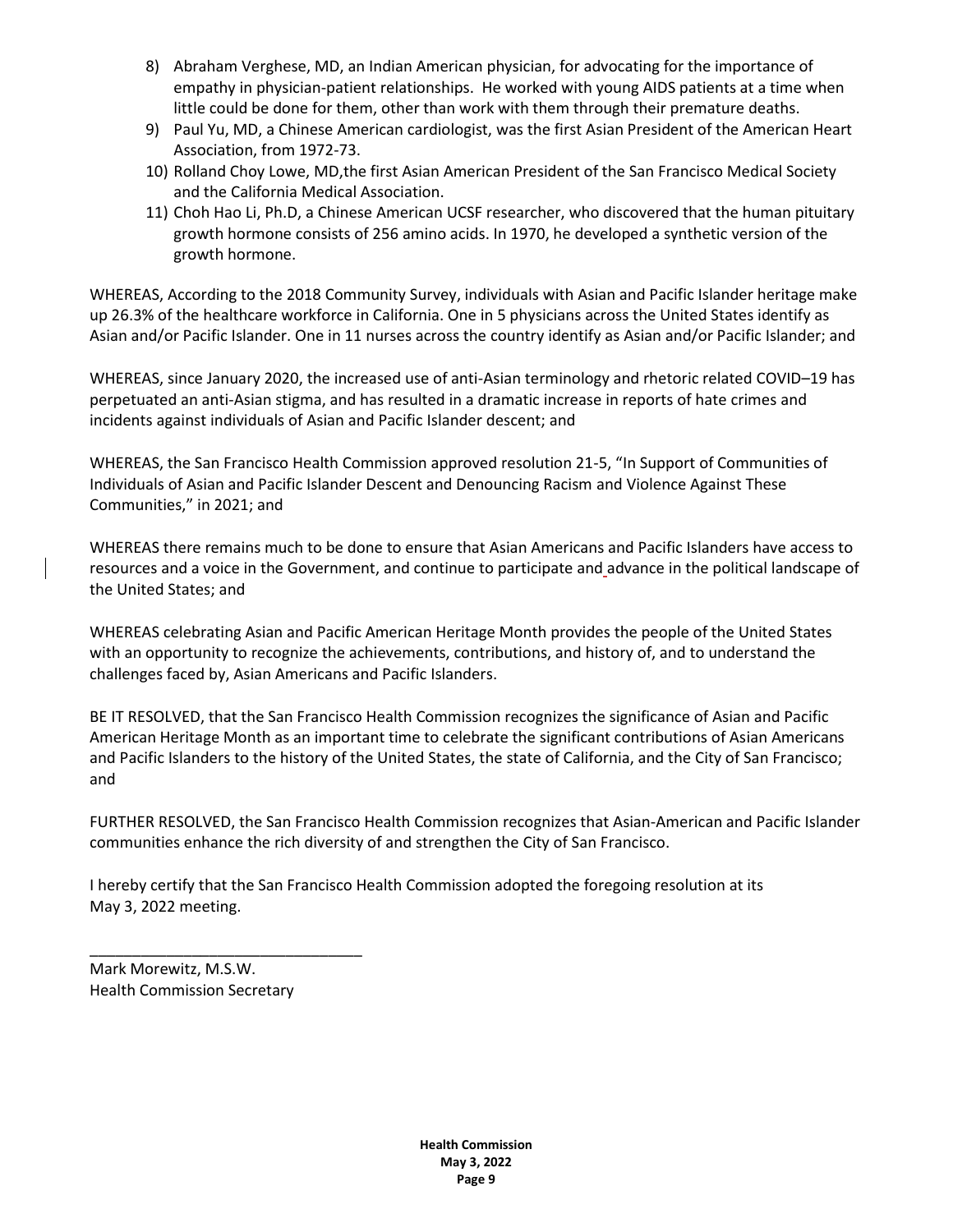## **Health Commission City and County of San Francisco Resolution No. 22-15**

## **RESOLUTION MAKING FINDINGS TO ALLOW TELECONFERENCED MEETINGS UNDER CALIFORNIA GOVERNMENT CODE SECTION 54953(e)**

WHEREAS, California Government Code Section 54953(e) empowers local policy bodies to convene by teleconferencing technology during a proclaimed state of emergency under the State Emergency Services Act so long as certain conditions are met; and

WHEREAS, In March, 2020, the Governor of the State of California proclaimed a state of emergency in California in connection with the Coronavirus Disease 2019 ("COVID-19") pandemic, and that state of emergency remains in effect; and

WHEREAS, On February 25, 2020, the Mayor of the City and County of San Francisco (the "City") declared a local emergency, and on March 6, 2020 the City's Health Officer declared a local health emergency, and both those declarations also remain in effect; and

WHEREAS, On March 11 and March 23, 2020, the Mayor issued emergency orders suspending select provisions of local law, including sections of the City Charter, that restrict teleconferencing by members of policy bodies; and

WHEREAS, Consistent with the Mayor's orders and State law, the Health Commission met remotely during the COVID-19 pandemic through March 6, 2022; and

WHEREAS, On February 10, 2022, the Mayor issued an emergency order that (1) requires decision-making boards and commissions established in the Charter (with the exception of the Board of Supervisors) to hold meetings in person at a physical location where members of the public may attend and provide comment, (2) allows members of those boards and commissions to participate remotely in the in-person meetings for COVID-related health reasons, (3) allows but does not require subcommittees of those boards and commissions to meet in person at a physical location where members of the public may attend and provide comment, and (4) prohibits all other policy bodies (with the exception of the Board of Supervisors and its committees) from meeting in person under any circumstances, with limited exceptions; and

WHEREAS, On September 16, 2021, the Governor signed AB 361, a bill that amended the Brown Act to allow local policy bodies to continue to meet by teleconferencing during a state of emergency without complying with restrictions in State law that would otherwise apply, provided that the policy bodies make certain findings at least once every 30 days; and

WHEREAS, While federal, State, and local health officials emphasize the critical importance of vaccination (including a booster once eligible) and consistent mask-wearing, regardless of vaccination status, to prevent the spread of COVID-19, the City's Health Officer has issued at least one order (Health Officer Order No. C19- 07y, available online at [www.sfdph.org/healthorders\)](https://www.sfdph.org/healthorders) and one directive (Health Officer Directive No. 2020-33i, available online a[t www.sfdph.org/directives\)](https://www.sfdph.org/directives) that continue to recommend measures to promote safety for indoor gatherings, including vaccination, masking, improved ventilation, and other measures, in certain contexts; and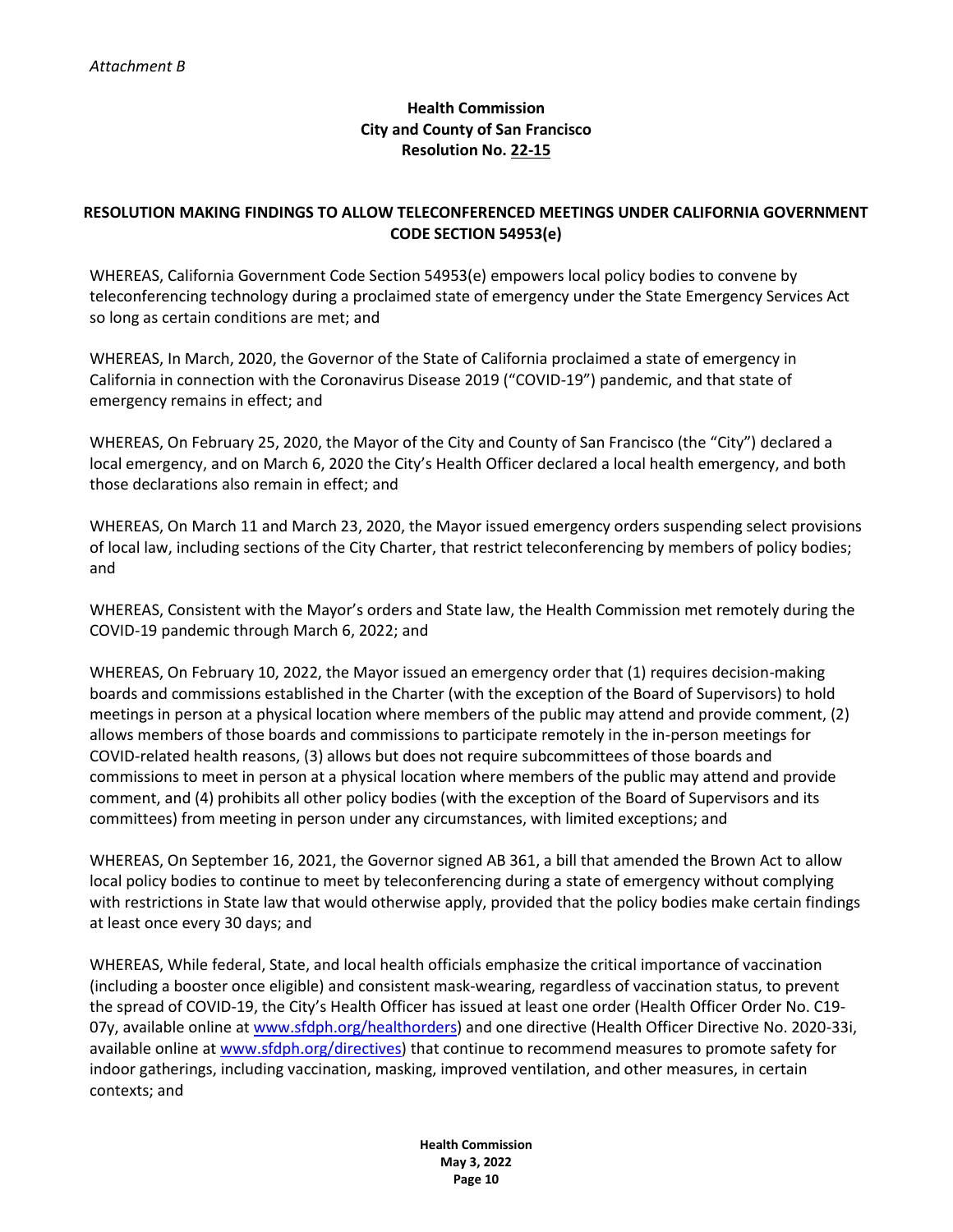WHEREAS, The California Department of Industrial Relations Division of Occupational Safety and Health ("Cal/OSHA") has promulgated Section 3205 of Title 8 of the California Code of Regulations, which requires most employers in California, including in the City, to train and instruct employees about measures that can decrease the spread of COVID-19; and

WHEREAS, Without limiting any requirements under applicable federal, state, or local pandemic-related rules, orders, or directives, the City's Department of Public Health, in coordination with the City's Health Officer, has advised that for group gatherings indoors, such as meetings of boards and commissions, people can increase safety and greatly reduce risks to the health and safety of attendees from COVID-19 by maximizing ventilation, wearing well-fitting masks regardless of vaccination status (and as strongly recommended for everyone by the State of California's indoor masking order and Health Officer Order No. C19-07y), encouraging vaccination (including a booster as soon as eligible), staying home when sick or when experiencing any COVID-19 symptom, discouraging consumption of food or beverages in the meeting, following good hand hygiene practices, and making informed choices when gathering with people whose vaccination status is not known; and

WHEREAS, the Health Commission will begin meeting in person consistent with the Mayor's February 10, 2022 order, allowing members to participate by video from a separate location for COVID-related health reasons and providing members of the public an opportunity to observe and provide public comment either in person or remotely; now, therefore, be it

RESOLVED, That the Heath Commission finds as follows:

- 1. As described above, the State of California and the City remain in a state of emergency due to the COVID-19 pandemic. At this meeting, the Health Commission has considered the circumstances of the state of emergency.
- 2. As described above, because of the COVID-19 pandemic, conducting meetings of this body and its committees in person without allowing certain members of this body to attend remotely would present imminent risks to the health or safety of certain attendees due to COVID-19, and the state of emergency continues to directly impact the ability of those members to meet safely in person; and, be it

FURTHER RESOLVED, That for at least the next 30 days, the Health Commission will hold in-person meetings, with some members possibly appearing remotely. If all members of the Health Commission are unable to attend in person for COVID-related health reasons, then the Health Commission will hold the meeting remotely without providing an in-person meeting location. If the Health Commission votes to allow it and appropriate space is available, the Health Commission's subcommittees may hold in-person meetings as well, or alternatively, the subcommittees may hold meetings exclusively by teleconferencing technology (and not by any in-person meetings or any other meetings with public access to the places where any policy body member is present for the meeting). All meetings of the Health Commission and its committees will provide an opportunity for members of the public to address the body and will otherwise occur in a manner that protects the statutory and constitutional rights of parties and the members of the public attending the meeting via teleconferencing; and, be it

FURTHER RESOLVED, That the Executive Secretary of the Health Commission is directed to place a resolution substantially similar to this resolution on the agenda of a future meeting of the Health Commission within the next 30 days. If the Health Commission does not meet within the next 30 days, the Executive Secretary is directed to place a such resolution on the agenda of the next meeting of Health Commission.